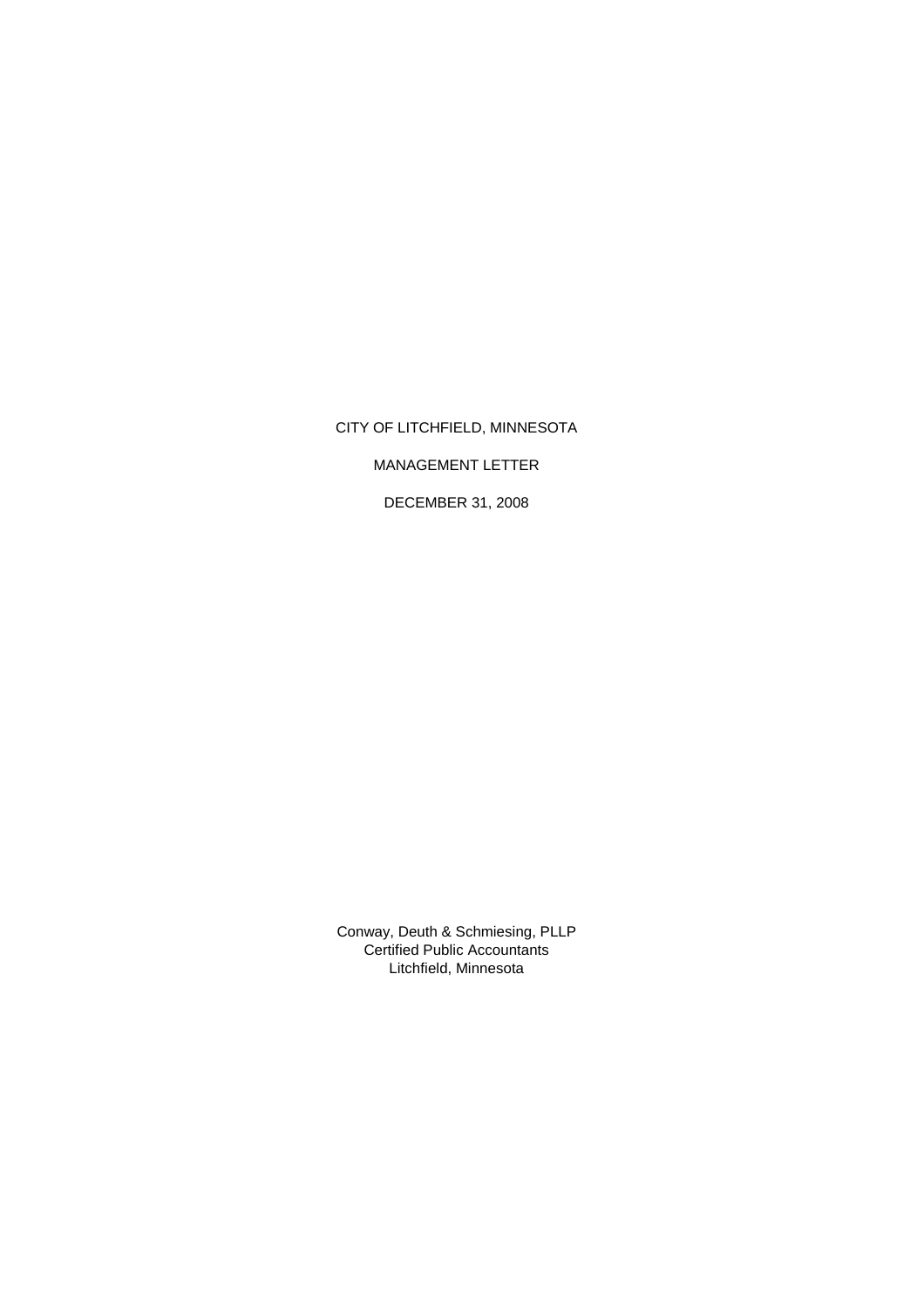## CITY OF LITCHFIELD, MINNESOTA YEAR ENDED DECEMBER 31, 2008 TABLE OF CONTENTS

|                                                                 | PAGE    |
|-----------------------------------------------------------------|---------|
| Independent Auditor's Report                                    |         |
| <b>Required Communications</b>                                  | $2 - 4$ |
| Schedule of Findings on Accounting Issues and Internal Controls | 5-6     |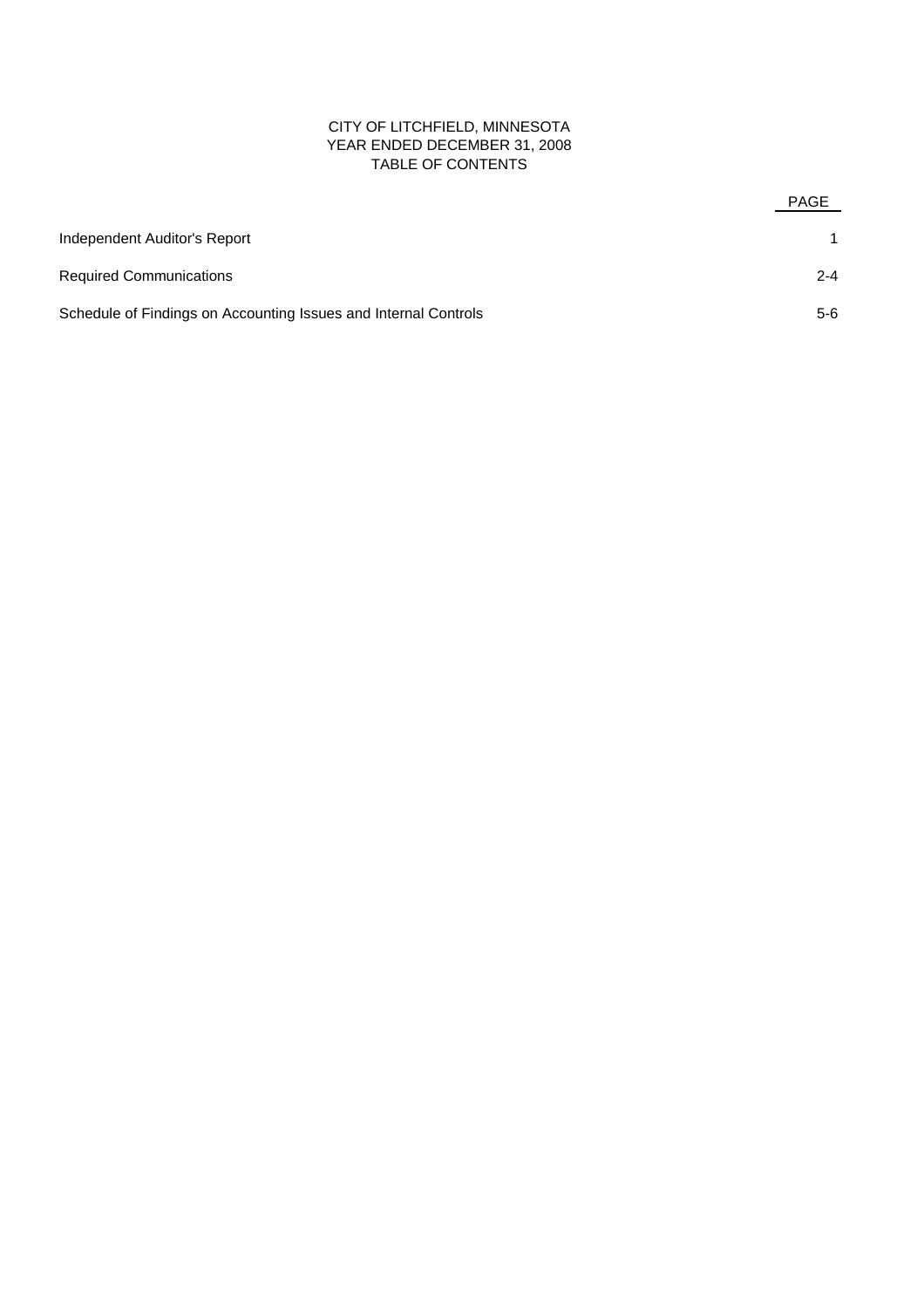

**Ouality | Dedication | Integrity** 

## INDEPENDENT AUDITOR'S REPORT

Honorable Mayor and City Council City of Litchfield Litchfield, Minnesota

We have completed an audit of the financial position of the City of Litchfield, Minnesota for the year ended December 31, 2008. As a result of this audit, we have issued the following reports: Required Communications and Schedule of Findings on Accounting Issues and Internal Controls.

Our comments and recommendations related to observations made during our visit are communicated in the following pages for the administration's consideration. Although these comments are not based on an in-depth study of a particular subject area or potential problem, the administration is often able to utilize this information in future decisions or actions.

We would like to acknowledge the assistance and courtesies extended to us by the personnel of the City of Litchfield during our audit. We look forward to discussing with you matters presented herein.

The information presented on the following pages is intended for the information of the Council and management. However, this report is matter of public record and its distribution is not limited.

Conway, Deuth & Schmiesing, PLLP

CONWAY, DEUTH & SCHMIESING, PLLP Certified Public Accountants Litchfield, Minnesota

June 15, 2009

1

Members: American Institute of Certified Public Accountants, Minnesota Society of Certified Public Accountants

| <b>Willmar Office</b><br>331 Third Street SW, Ste. 2<br><b>P.O. Box 570</b><br>Willmar, MN 56201<br>Phone: (320) 235-3311<br>Toll Free: (888) 388-1040 | <b>Benson Office</b><br>1209 Pacific Avenue<br>Ste.3<br><b>Benson, MN 56215</b><br>Phone: (320) 843-2302 | Morris Office<br>40   Atlantic Avenue<br>Morris, MN 56267<br>Phone: (320) 589-2602<br>www.cdscpa.com | Litchfield Office<br>820 Sibley Avenue N<br>Litchfield, MN 55355<br>Phone: (320) 693-7975 | <b>St. Cloud Office</b><br>2351 Connecticut Avenue<br>Ste. 110<br>Sartell, MN 56377<br>Phone: (320) 252-7565<br>Toll Free: (800) 862-1337 |
|--------------------------------------------------------------------------------------------------------------------------------------------------------|----------------------------------------------------------------------------------------------------------|------------------------------------------------------------------------------------------------------|-------------------------------------------------------------------------------------------|-------------------------------------------------------------------------------------------------------------------------------------------|
|                                                                                                                                                        |                                                                                                          |                                                                                                      |                                                                                           |                                                                                                                                           |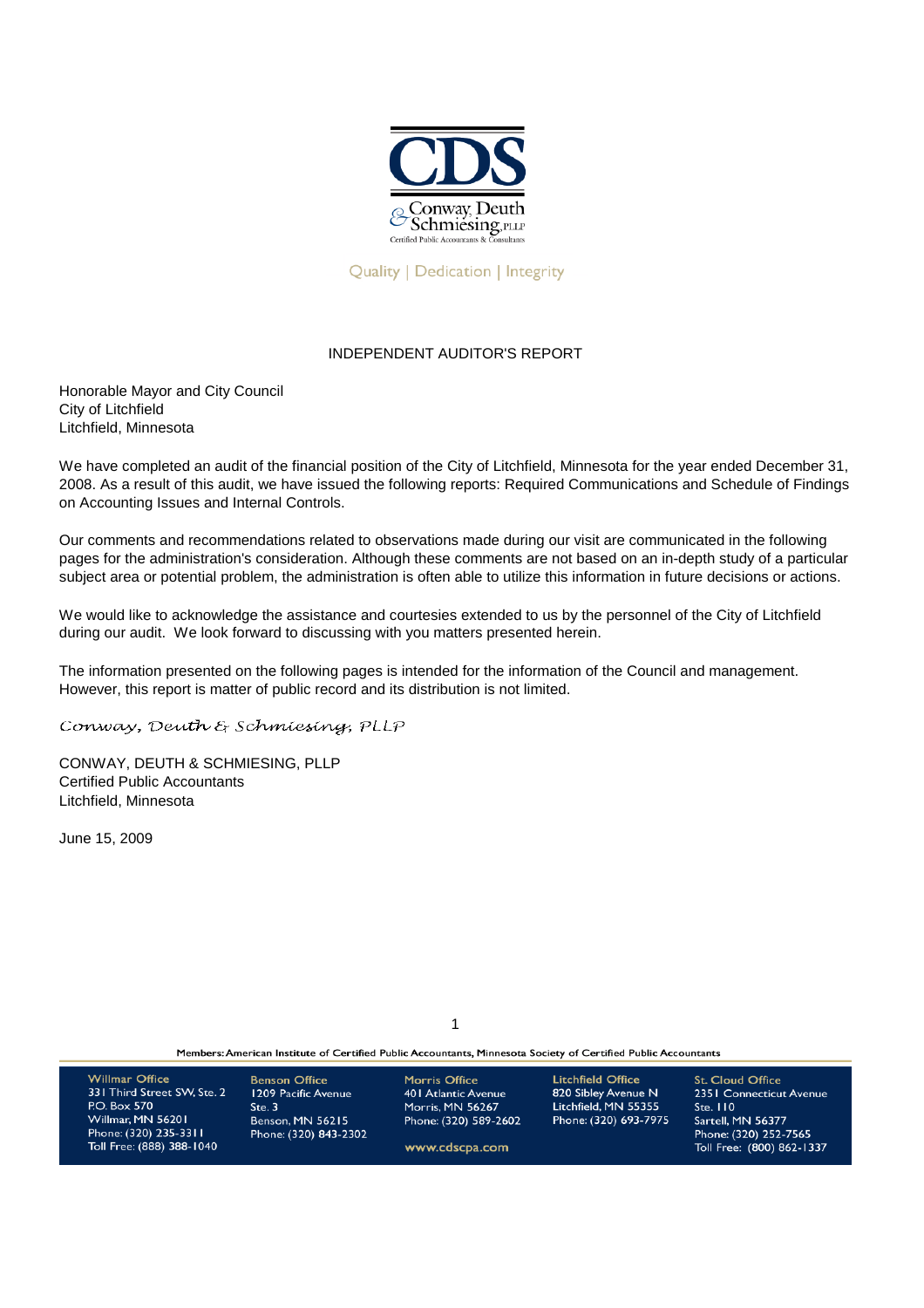

**Ouality | Dedication | Integrity** 

June 15, 2009

Honorable Mayor and City Council City of Litchfield Litchfield, Minnesota

We have audited the financial statements of the governmental activities, the business-type activities, each major fund, and the aggregate remaining fund information of the City of Litchfield, Minnesota for the year ended December 31, 2008, and have issued our report thereon dated June 15, 2009. Professional standards require that we provide you with the following information related to our audit.

## Our Responsibility Under U.S. Generally Accepted Auditing Standards and *Government Auditing Standards*

As stated in our engagement letter dated January 7, 2009, our responsibility, as described by professional standards, is to express opinions about whether the financial statements prepared by management with your oversight are fairly presented, in all material respects, in conformity with U.S. generally accepted accounting principles. Our audit of the financial statements does not relieve you or management of your responsibilities.

As part of our audit, we considered the internal control of the City of Litchfield, Minnesota. Such considerations were solely for the purpose of determining our audit procedures and not to provide any assurance concerning such internal control.

Our responsibility is to plan and perform the audit to obtain reasonable, but not absolute, assurance that the financial statements are free of material misstatement.

As part of obtaining reasonable assurance about whether the financial statements are free of material misstatement, we performed tests of the City's compliance with certain provisions of laws, regulations, contracts, and grants. However, the objective of our tests was not to provide an opinion on compliance with such provisions.

We are responsible for communicating significant matters related to the audit that are, in our professional judgment, relevant to your responsibilities in overseeing the financial reporting process. However, we are not required to design procedures specifically to identify such matters.

| Members: American Institute of Certified Public Accountants, Minnesota Society of Certified Public Accountants                                  |                                                                                                          |                                                                                                                   |                                                                                                  |                                                                                                                                           |  |  |
|-------------------------------------------------------------------------------------------------------------------------------------------------|----------------------------------------------------------------------------------------------------------|-------------------------------------------------------------------------------------------------------------------|--------------------------------------------------------------------------------------------------|-------------------------------------------------------------------------------------------------------------------------------------------|--|--|
| <b>Willmar Office</b><br>331 Third Street SW, Ste. 2<br>P.O. Box 570<br>Willmar, MN 56201<br>Phone: (320) 235-3311<br>Toll Free: (888) 388-1040 | <b>Benson Office</b><br>1209 Pacific Avenue<br>Ste.3<br><b>Benson, MN 56215</b><br>Phone: (320) 843-2302 | <b>Morris Office</b><br>401 Atlantic Avenue<br><b>Morris, MN 56267</b><br>Phone: (320) 589-2602<br>www.cdscpa.com | <b>Litchfield Office</b><br>820 Sibley Avenue N<br>Litchfield, MN 55355<br>Phone: (320) 693-7975 | <b>St. Cloud Office</b><br>2351 Connecticut Avenue<br>Ste. 110<br>Sartell, MN 56377<br>Phone: (320) 252-7565<br>Toll Free: (800) 862-1337 |  |  |

 $\mathcal{L}$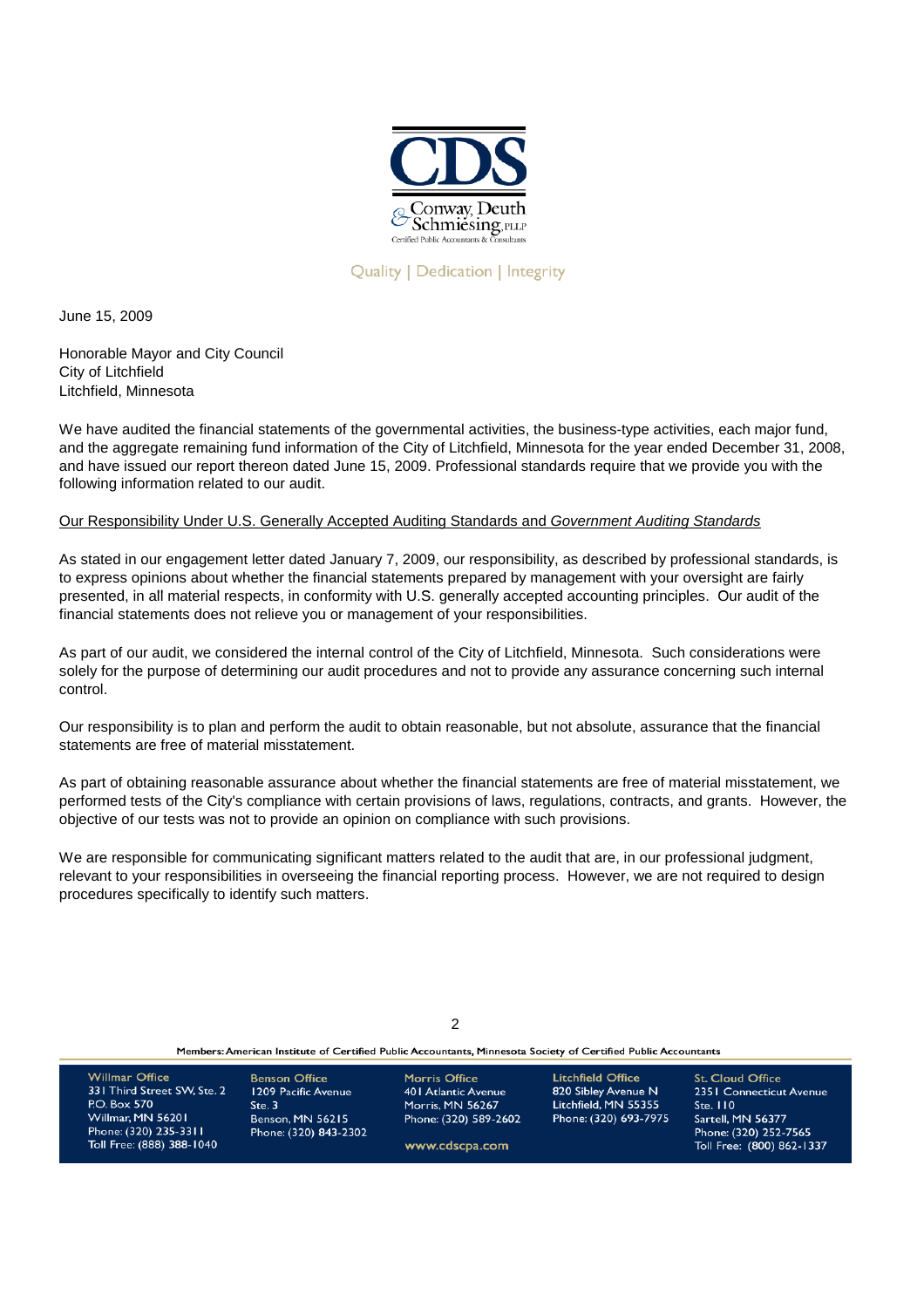City of Litchfield, Minnesota Page 2

#### Planned Scope and Timing of Audit

We performed the audit according to the planned scope and timing previously communicated to you in our engagement letter dated January 7, 2009, and in various planning meetings held via email and phone conversation in December 2008 and January 2009.

### Significant Audit Findings

### *Qualitative Aspects of Accounting Practices*

Management is responsible for the selection and use of appropriate accounting policies. The significant accounting policies used by the City of Litchfield, Minnesota are described in Note 1 to the financial statements. No new accounting policies were adopted and the application of existing policies was not changed during 2008. We noted no transactions entered into by the City of Litchfield, Minnesota during the year for which there is a lack of authoritative guidance or consensus. There are no significant transactions that have been recognized in the financial statements in a different period than when the transaction occurred.

Accounting estimates are an integral part of the financial statements prepared by management and are based on management's knowledge and experience about past and current events and assumptions about future events. Certain accounting estimates are particularly sensitive because of their significance to the financial statements and because of the possibility that future events affecting them may differ significantly from those expected. The most sensitive estimate affecting the financial statements was:

Management's estimate of depreciation is based on the number of years an asset is in service. We evaluated the key factors and assumptions used to develop the depreciation estimate in determining that it is reasonable in relation to the financial statements taken as a whole.

#### *Difficulties Encountered in Performing the Audit*

We encountered no significant difficulties in dealing with management in performing and completing our audit.

#### *Corrected and Uncorrected Misstatements*

Professional standards require us to accumulate all known and likely misstatements identified during the audit, other than those that are trivial, and communicate them to the appropriate level of management. Management has corrected all such misstatements. Material misstatements detected as a result of audit procedures were corrected by management.

#### *Disagreements with Management*

For purposes of this letter, professional standards define a disagreement with management as a financial accounting, reporting, or auditing matter, whether or not resolved to our satisfaction, that could be significant to the financial statements or the auditor's report. We are pleased to report that no such disagreements arose during the course of our audit.

#### *Management Representations*

We have requested certain representations from management that are included in the management representation letter dated June 15, 2009.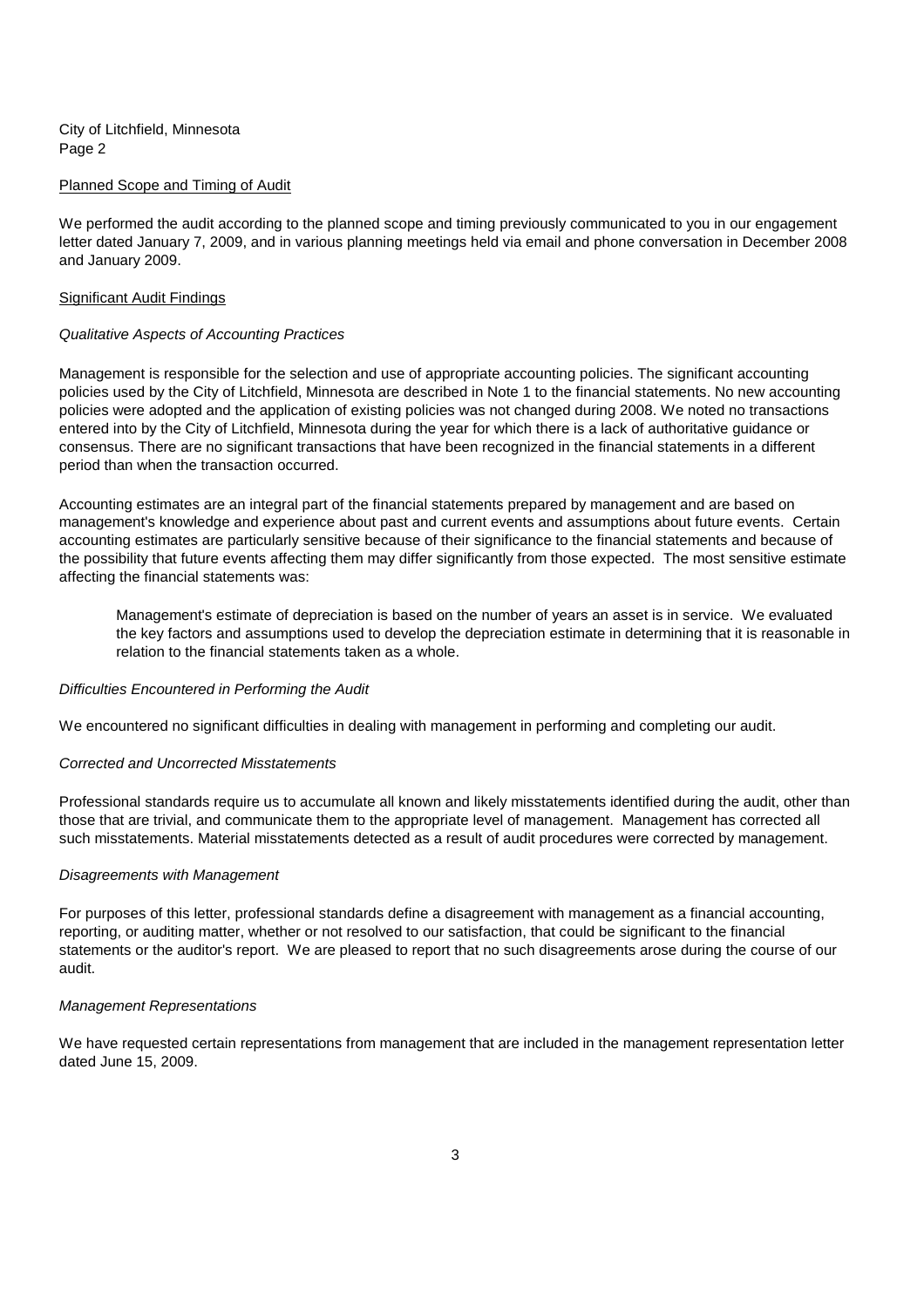City of Litchfield, Minnesota Page 3

## *Management Consultations with Other Independent Accountants*

In some cases, management may decide to consult with other accountants about auditing and accounting matters, similar to obtaining a "second opinion" on certain situations. If a consultation involves application of an accounting principal to the City's financial statements or a determination of the type of auditor's opinion that may be expressed on those statements, our professional standards require the consulting accountant to check with us to determine that the consultant has all the relevant facts. To our knowledge, there were no such consultations with other accountants.

### *Other Audit Findings or Issues*

We generally discuss a variety of matters, including the application of accounting principles and auditing standards, with management each year prior to retention as the City's auditors. However, these discussions occurred in the normal course of our professional relationship and our responses were not a condition to our retention.

This information is intended solely for the use of the City Council and management of the City of Litchfield, Minnesota and is not intended to be and should not be used by anyone other than these specified parties.

Conway, Deuth & Schmiesing, PLLP

CONWAY, DEUTH & SCHMIESING, PLLP Certified Public Accountants Litchfield, Minnesota

June 15, 2009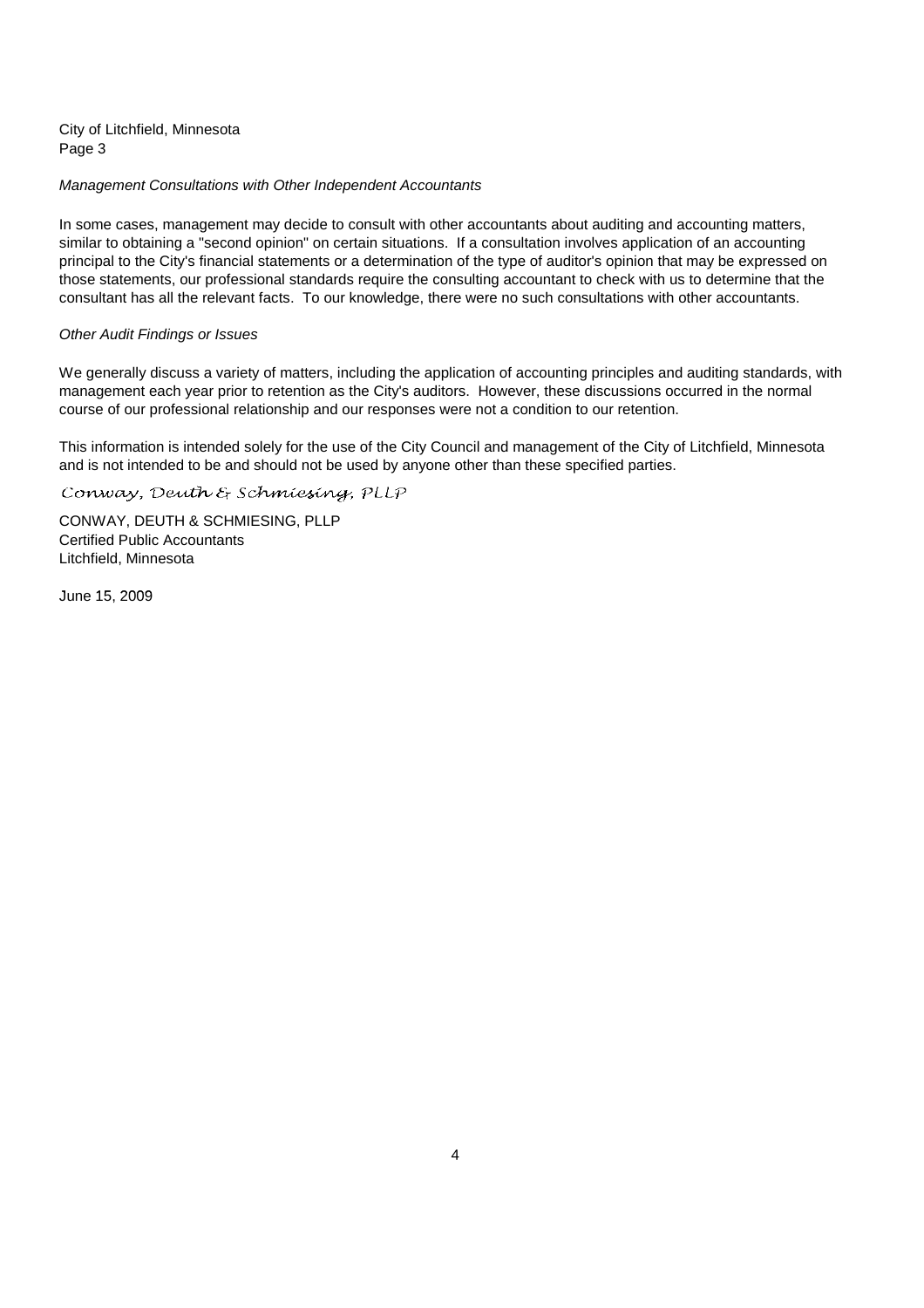## CITY OF LITCHFIELD, MINNESOTA

## SCHEDULE OF FINDINGS ON ACCOUNTING ISSUES AND INTERNAL CONTROLS

We noted certain matters involving the internal control structure and its operation that we consider being control deficiencies under standards established by the American Institute of Certified Public Accountants. A control deficiency exists when the design or operation of a control does not allow management or employees, in the normal course of performing their assigned functions, to prevent or detect misstatements on a timely basis.

## INTERNAL CONTROL

The objective of internal accounting control is to provide reasonable, but not absolute, assurance as to the safeguarding of assets against loss from unauthorized use or disposition, and the reliability of financial records for preparing financial statements and maintaining accountability for assets. The concept of reasonable assurance recognizes that the cost of a system of internal accounting control should not exceed the benefits derived and also recognizes that the valuation of these factors necessarily requires estimates and judgments by management.

It should be recognized that within the City, an inherent risk is present with certain positions. It is very common for City's such as the City of Litchfield, to assign many major responsibilities to a few key individuals in an attempt to operate within limited budgets. The audit did not raise any specific concerns with any position. The inherent risk is again addressed only to maintain the awareness of the internal control structure and to encourage the Council's continual review of financial information at monthly meetings.

## GENERAL RECOMMENDATIONS

The purpose of financial statements is to provide the users with insight as to the financial condition and the results of operations of the organization. In order to make financial decisions on a timely basis, financial statements must be prepared timely and correctly.

The following items are informational or areas of concern, which need to be addressed:

## CROSS-TRAINING

Due to the small number of office staff, duties, such as check writing, payroll, and utility billing, need to be performed by other staff in instances of unexpected absences. We recommend that the City continue implementing cross-training procedures and develop operating manuals and instructions to allow available personnel the capability to perform the non-routine duties on a timely basis.

## JOURNAL ENTRY APPROVAL

During our test of journal entries we noted they were not being approved before or after posting them to the general ledger. We recommend that the City implement stronger controls over the journal entry process such as reviewing and authorizing entries before posting.

## UTILITY BILLING ADJUSTMENTS

During our review of utility billing, we noted that manual adjustments to the utility billing system are not being reviewed and approved. We suggest that adjustments to utility billing be reviewed and approved by a designated individual and maintained on file for further audit review requests.